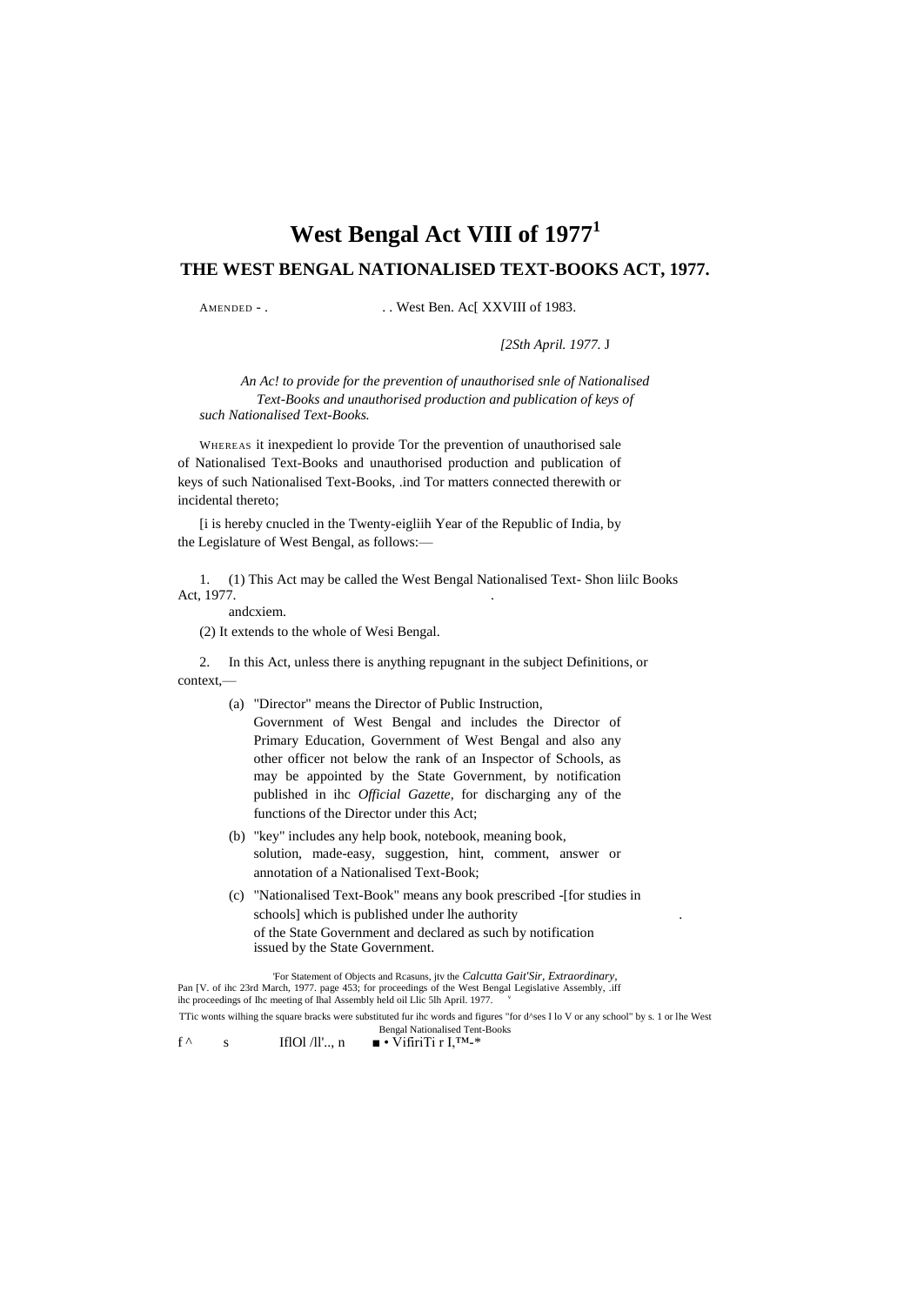#### 502 *The West Bengal Nationalised Text-Books Act, J 977.*

Unauthorised sale of Nationalised Text-Book.

Unaulhoris ed possession of Nationa-<br>lised Tcxl-Tcxl Books.

Unauthorised priming or publication of

a Nationalised Te .it-Book. Unauthorised printing, publication, production or sale of a key.

*(Sections 3-7.)*

**[West Ben. Act**

3. No person shall sell any Nationalised Text-Book excepi under and in accordance with an authority issued by llie Director or ai a priec higher lhan ihat fixed by the Slate Government and no person shall sell any such Nationalised Text-Book as is meant for free distribution.

'3A. No person shall possess any Nationalised Text-Book cxcept under and in accordance with an authority issued by the Director.

4. No person shall print or publish uny Nationalised Text-Book except under and in accordance with an authority issued by the Director.

5. No person shall print, publish, produce or sell any key of a Nationalised Text-Book without the prior approval in writing of the State Government,

Penalty. 6, (I) Whoever contravenes any of the provisions of section 3, -f3A,J 4 or 5 sltall be punishable with imprisonment for a term which may extend to two years, or with fine which may extend to five thousand rupees, or with both.

> (2) A coun taking cognizance of any offence punishable under this section may order confiscation of any stock of books in respect of which Hie offence has been committed.

(3) An offence punishable under ihis section shall be cognizable.

Offencesby **7.** (i) Where an offence under this Act has been committed by a otmpanu-s. company, every person who at the lime the offence was committed was in charge of, and was responsible to, the company for the conduct of the business of the company as well as the company, shall be deemed to be guilty of the offence and shall be liable to be proceeded against and punished accordingly;

> Provided that nothing contained in this sub-section shall render any such person liable to any punishment, if he proves that the offence was committed without his knowledge or that he had exercised all due diligence to prevent the commission of such offence.

> 'Setlion 3A was inserted by s. 3 of llie West Bengal Nationalised Test-Books (Amendment) Act. I9S3 (West Ben. Ael XXV1JI of 1983).